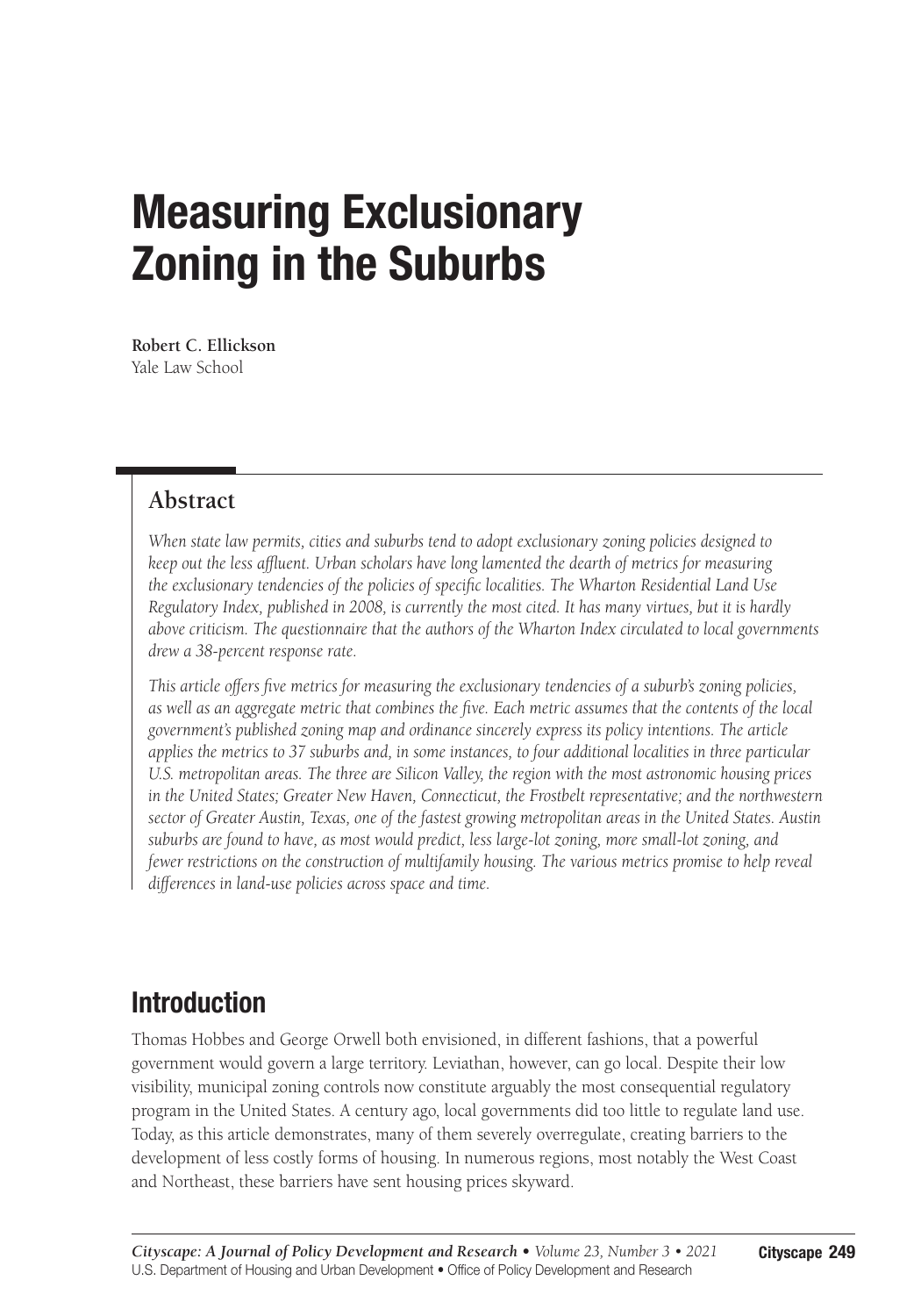Zoning is a principal form of government land-use regulation in many nations, including Australia, France, Germany, and Japan, but not, for example, England. The regulating entity, commonly a municipality, officially approves a map that identifies the boundaries of its various zones and promulgates an ordinance that indicates the uses permitted and forbidden in each. In 1891, Frankfurt-on-Main, Germany, pioneered the practice of zoning (Logan, 1976: 379). During the 1910s, Los Angeles and New York City were the first U.S. cities to embrace the practice (Talen, 2012: 22–36). Currently, over 90 percent of cities and suburbs in the United States, with the notable exception of Houston, Texas, engage in zoning (Pendall, Puentes, and Martin, 2006: 11). The zoning maps and ordinances of most U.S. suburbs set aside a large majority of land solely for detached houses and tend to limit the creation of mixed-use neighborhoods (Ellickson, 2021a: 1624; Hirt, 2014: 7, 49–59).

U.S. zoning practices have drawn increasing criticism, and not only for their effect on urban form. Numerous urban economists contend that, in many parts of the country, zoning restrictions have boosted housing prices (Glaeser, Gyourko, and Saks, 2005; Glaeser and Ward, 2009; Herkenhoff, Ohanian, and Prescott, 2018), distorted the allocation of the U.S. labor force (Ganong and Shoag, 2017), and reduced the national rate of productivity growth (Hsieh and Moretti, 2019). Some critics especially decry the exclusionary thrust of zoning policies. Large-lot requirements and restrictions on the building of multifamily housing can limit the residential options of households of modest income and thus the life chances of those kept out, particularly children (Chetty, Hendren, and Katz, 2016).

There have been numerous valuable empirical studies of zoning practices. In California, recent ones include Mawhorter and Reid (2018) and Furth and Gonzalez (2019). Scholars nevertheless have bemoaned the lack of metrics to quantify the stringency of zoning restrictions (Gyourko and Molloy, 2015: 1294, 1298; Herkenhoff, Ohanian, and Prescott, 2018: 90, 92).

Currently, the most respected and most-cited set of metrics is "The Wharton Residential Land Use Regulatory Index."1 In 2008, Joseph Gyourko, Albert Saiz, and Anita Summers published the first Wharton Index (Gyourko, Saiz, and Summers, 2008). Gyourko has since worked with another set of co-authors to update the findings (Gyourko, Hartley, and Krimmel, 2019). Among the many strengths of the Wharton Index are its national scope, the breadth of its inquiry into barriers to housing production, and its sophistication. The Wharton endeavors, however, also have shortcomings. The first questionnaire that the Wharton team used to identify local practices generated a 38-percent response rate (Gyourko, Saiz, and Summers, 2008: 696). The authors also did not check the accuracy of the reports of the localities that did bother to reply. Similar problems may limit the usefulness of the second Wharton Index.

To measure the exclusionary tendency of a locality's land use controls, this article proposes, as an alternative, five separate individual metrics. The article concludes by combining the five into a single overarching metric. It applies all six to the zoning policies to 37 suburbs in three specific U.S. metropolitan areas: Silicon Valley, California; Greater New Haven, Connecticut; and the northwestern portion of Greater Austin, Texas.

<sup>&</sup>lt;sup>1</sup> See, for example, Wassmer and Williams (2021).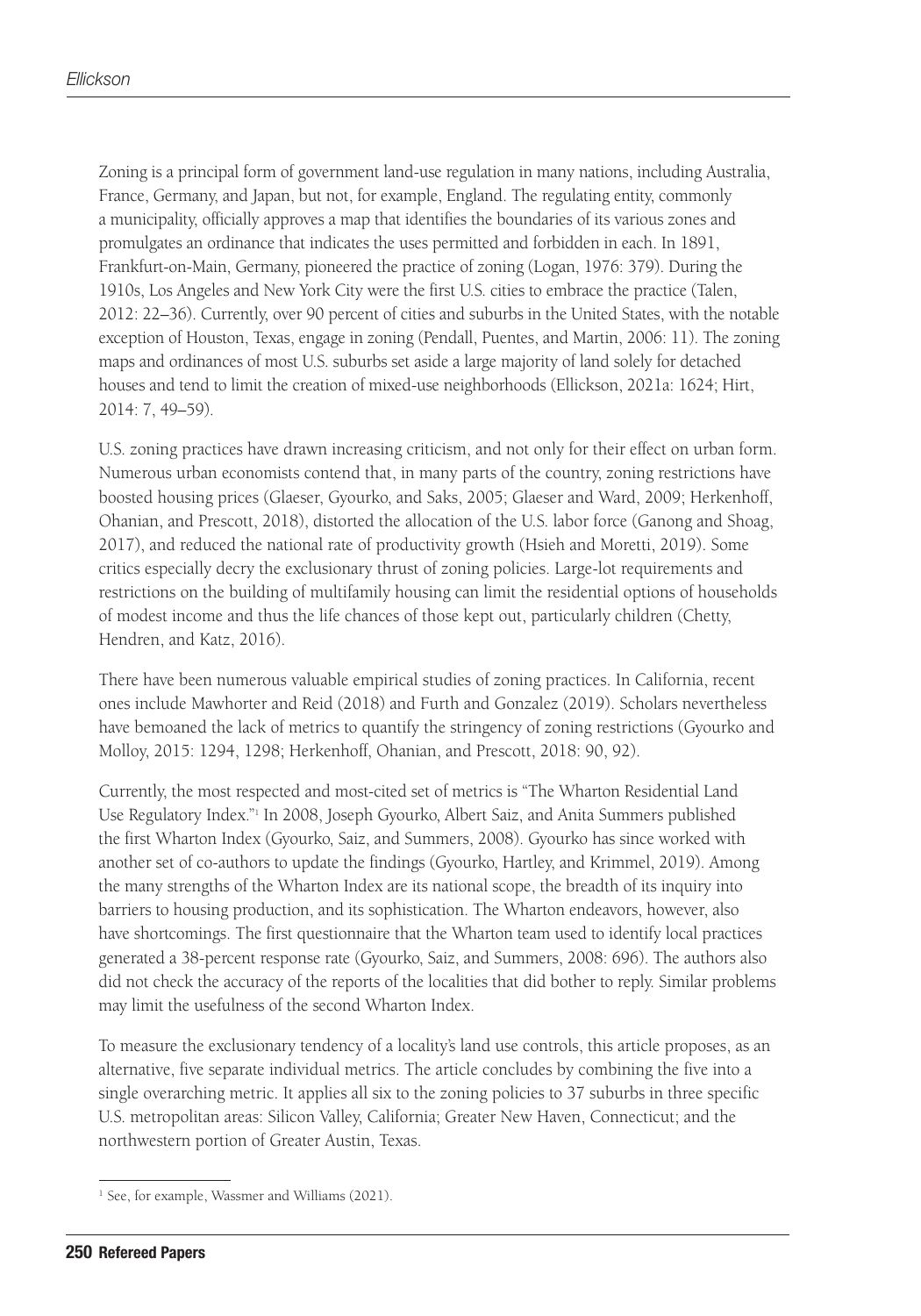These three metropolitan areas have markedly different housing markets. Silicon Valley, part of the peninsula that extends south from San Francisco, has become a destination of choice for national and international specialists in information technology. Silicon Valley is the priciest housing market in the United States, with tract houses built in the 1950s commonly selling, in 2020, for \$2 million or more (Ellickson, 2021a: 1614). By contrast, demand for housing is soft in Greater New Haven, as in much of the U.S. Frostbelt. The median house in Greater New Haven sells for about onetenth of what a Silicon Valley counterpart would command. For many decades, Greater Austin has been near the top of U.S. metros in terms of population growth rate. In 2019, median house prices in Greater Austin had inched up to about \$300,000, a cost sufficiently low to tempt some Silicon Valley information technology specialists to explore job opportunities at, for example, Dell Computer of Round Rock, Texas, an Austin suburb.

Each proposed metric boils down a locality's complex set of land-use policies to a simple number. In brief preview, the first three metrics measure the extent of large-lot single-family zoning, of small-lot single-family zoning, and of zoning for multifamily structures. The next two metrics focus on the zoning of *undeveloped* sites. The fourth measures local tolerance of new multifamily housing at those locations. The fifth metric is particularly revelatory: it measures how localities zone privately owned but undeveloped tracts that have an area of 20-to-40 acres. The sixth metric aggregates the prior five. The appendix presents results for each of the 37 suburbs analyzed.

The six proposed metrics enable holistic assessment of localities' exclusionary inclinations. Researchers gathering data on zoning practices could apply these metrics to other metropolitan areas and across time. All metrics of zoning stringency, of course, have shortcomings. The ones proposed here give no weight to, for example, the burdensomeness of a suburb's impact fees or its willingness to impose procedural delays on developers. In most contexts, the six metrics represent a lower bound on a locality's exclusionary proclivities.

# Metrics of Exclusionary Tendencies

All 41 localities studied in the three metros—37 suburbs, two counties, and portions of two central cities—impose zoning controls.2 The denominator in the first four metrics is the jurisdiction's total residentially zoned area—the acreage in which the locality's various zones permit some residential use as-of-right.<sup>3</sup> Most contemporary U.S. zoning ordinances, including those of all 41 localities examined, are "noncumulative," barring residential uses in nonresidential zones (Hills and Schleicher, 2010). Some suburban zones are mixed-use, allowing, for example,

<sup>&</sup>lt;sup>2</sup> The data presented in the exhibits and appendix reflect the contents of the zoning maps of 37 entire suburban municipalities: 15 in Silicon Valley, 14 in Greater New Haven, and 8 in Greater Austin. The data reported for Silicon Valley also include, in most instances, two neighborhoods of the City of San Jose (North San Jose and West San Jose) and some unincorporated areas of San Mateo and Santa Clara Counties. Also tabulated were the City of Austin's zoning policies in the northwestern portion of the city. A companion article (Ellickson, 2021a: 1638, 1650, 1667) includes maps that identify the exact areas studied.

<sup>&</sup>lt;sup>3</sup> Another possible denominator, the entire land area of the locality, would be less revealing. Suppose a suburb were to have zoned exactly one-half its land exclusively for industry, and the remaining one-half solely for singlefamily detached houses on lots of one acre of more. In calculating the frequency of the one-acre requirement, the denominator used here—the area zoned for some sort of residential use—generates a result of 100 percent. If total land area instead were to be used as the denominator, the result would be 50 percent. Because the goal is to expose exclusionary tendencies, 100 percent in most contexts is more informative.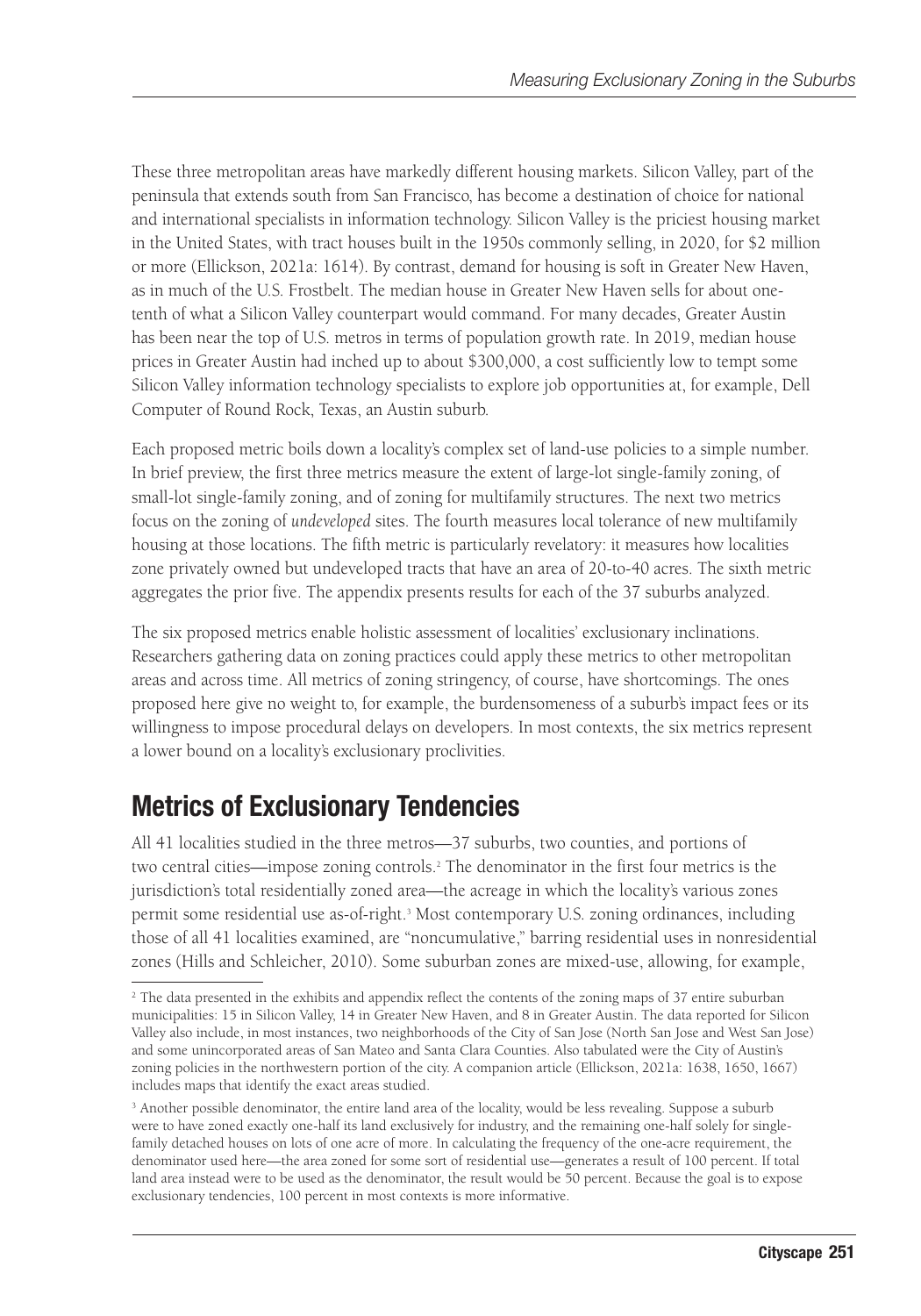commercial uses as well as residential. This study treats these as residential zones. Localities' zoning maps in the three metros permit residential use on 78 percent of their total land area. In the remainder, the localities permit as-of-right only uses that are not residential—perhaps industrial, public-facility, or commercial.

The 37 suburbs studied set aside for detached single-family houses 91.0 percent of the area where they permit some sort of residential use. This is the equivalent of 70.7 percent of their total land area. Most developed nations other than the United States are less inclined to treat the detached house as royalty (Hirt, 2014: 6–7, 17–25).

### Metric One: The Incidence of Large-Lot Zoning

Commentators commonly associate exclusionary zoning with a locality's insistence that the builder of a new detached house site it on a lot large in area (Boudreaux, 2016). Particularly in New England suburbs, American house-owners commonly live in neighborhoods where lots exceed 10,000 sq. ft. Ten thousand square feet is 0.23 of an acre (43,560 square feet), or 0.09 of a hectare. In a U.S. neighborhood where lots are larger than 10,000 sq. ft., sidewalks are uncommon, "walk scores" (Speck, 2012: 25–28) are low, and dependence on automobiles is close to universal. To justify their large-lot mandates, U.S. suburbs, especially ones that fail to provide sanitary sewers, commonly invoke a public health rationale, namely, the need for a lot large enough to permit safe disposal of septic-tank effluents.

A simple metric for measuring exclusionary zoning is the percentage of residentially zoned land that a locality places in zones that require house-lots greater than, or equal to, a particular size. Exhibit 1 presents, for minimums ranging from one-half acre to two acres, results for the three metropolitan areas. (Many suburbs treat 40,000 sq. ft. [0.92 acre] as the equivalent of an acre. The counts in exhibits 1 and 2 do as well.)

#### Exhibit 1

| modile One. I creditage or healdermany zoned Early heganing a Lot Olze hourd a<br>Specified Minimum |                  |                   |                     |                    |  |  |
|-----------------------------------------------------------------------------------------------------|------------------|-------------------|---------------------|--------------------|--|--|
|                                                                                                     | ≥ 1/2 acre $(%)$ | $\geq$ 1 acre (%) | $≥ 1-1/2$ acres (%) | $\geq$ 2 acres (%) |  |  |
| Silicon Valley                                                                                      | 52.8             | 51.0              | 36.1                | 36.1               |  |  |
| <b>Greater New Haven</b>                                                                            | 76.1             | 74.0              | 47.7                | 32.0               |  |  |
| Greater NW Austin                                                                                   | 32.3             | 32.1              | 13.7                | 13.7               |  |  |

Metric One: Percentage of Residentially Zoned Land Requiring a Lot-Size Above a

*Source: Author's calculations based on research findings*

The New Haven area, where 74 percent of the residentially zoned land in the suburbs is restricted to single-family detached houses on lots of one acre or more, leads the three metros in largelot zoning. Municipalities in the Austin area are, by this metric, the least prone to exclude. No surprise there. Silicon Valley's results are middling. The huge lot-size requirements that San Mateo and Santa Clara Counties impose in Silicon Valley's foothill and mountain areas much affect that region's figures (Ellickson, 2021a: 1628).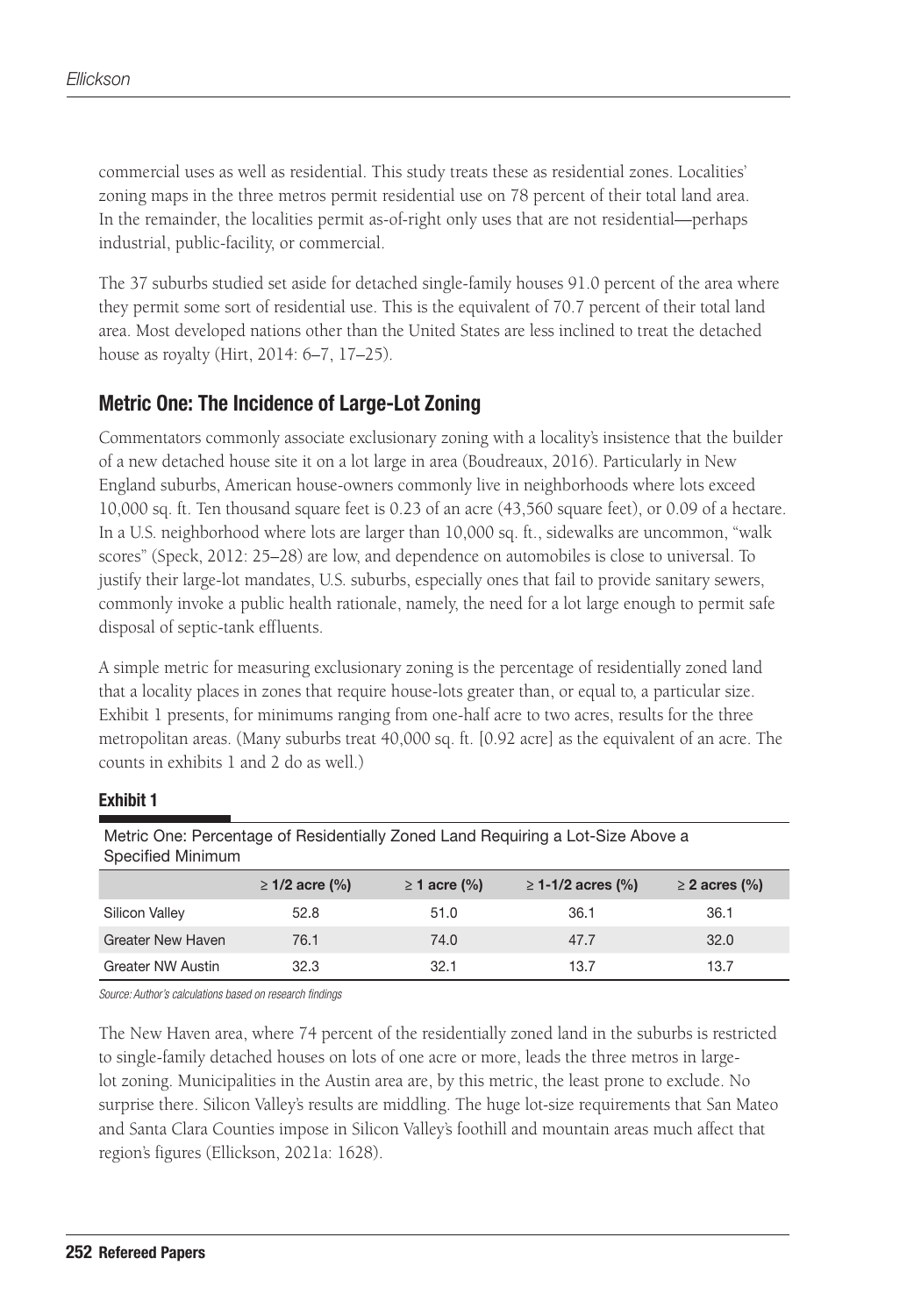Exhibit 2 reports how commonly specific localities in the three metropolitan areas require a lot of one acre on land where they permit some residential use. Each metro has at least one suburb that places over 99 percent of its land in these zones, and also one or more that declines to place any in that category. Exhibit 2 also indicates for each metro, in brackets, the municipality with the greatest amount of acreage in one-acre zones.

#### Exhibit 2

Municipalities with the Highest, Median, and Lowest Percentages of One-Acre Minimum House-Lot Zoning in Their Residential Zones

|                          | Highest Percentage (%)                                                   | Median Percentage (%) | Lowest Percentage (%)                                        |
|--------------------------|--------------------------------------------------------------------------|-----------------------|--------------------------------------------------------------|
| Silicon Valley*          | Atherton (100),<br>Los Altos Hills (100)<br>[most acres: Portola Valley] | Cupertino (24)        | Five cities with 0.<br>including Menlo Park<br>and Sunnyvale |
| <b>Greater New Haven</b> | Bethany (100)<br>[most acres: Guilford]                                  | Hamden (61)           | West Haven (0)                                               |
| Greater NW Austin*       | West Lake Hills (99)<br>[most acres: Georgetown]                         | Leander (38)          | Rollingwood (0)                                              |

*\*Excludes unincorporated areas and neighborhoods in the cities of Austin and San Jose. Source: Author's calculations based on research findings*

### Metric Two: Zoning to Permit Detached Houses on Small Lots

Some commentators equate exclusionary zoning with requirements for multi-acre singlefamily lots. This is not correct. U.S. suburbs vary enormously in their willingness to tolerate the development of detached houses in subdivisions where lots are small. A suburb requiring onehalf-acre lots in all single-family neighborhoods might be able to exclude homebuyers of modest income as successfully as one requiring 5-acre lots.

A larger house-lot tends to command a higher price, but, beyond 8,000 sq. ft. or so, not by much at the margin (Glaeser and Gyourko, 2002: 26–28; White, 1988: 380 [providing a graph showing the falloff in lot value as lot-size increases]). A larger lot provides more privacy, room to expand, and gardening options. But small-lot subdivisions also have advantages. A neighborhood with a finer grain (Lynch, 1981: 265–68) typically offers more nearby playmates for children, greater visual and social variety, and a higher walk score. It also enables utility companies to exploit efficiencies of scale, reducing utility costs.

U.S. Census Bureau (2017) data indicate that 38 percent of new U.S. single-family houses sold in 2017 were sited on lots less than 7,000 sq. ft. in area, and 62 percent, on lots less than 9,000 sq. ft. In New England, however, a bastion of exclusionary zoning, the median house-lot of a new detached dwelling was 17,000 sq. ft., roughly twice the national figure (Siniavskaia, 2017). U.S. house-lots tend to be larger than those in, for example, England, France, and Germany, in part because U.S. dwellings on average are roughly twice as spacious (Hirt, 2014: 23).

In 2014, France, to help assure that nation's residents access to dense residential neighborhoods, enacted a statute that prohibits municipalities from setting minimum sizes for house-lots (Noguellou, 2016 [citing Code de l'Urbanisme, § 123-1-5]). In the United States, where states and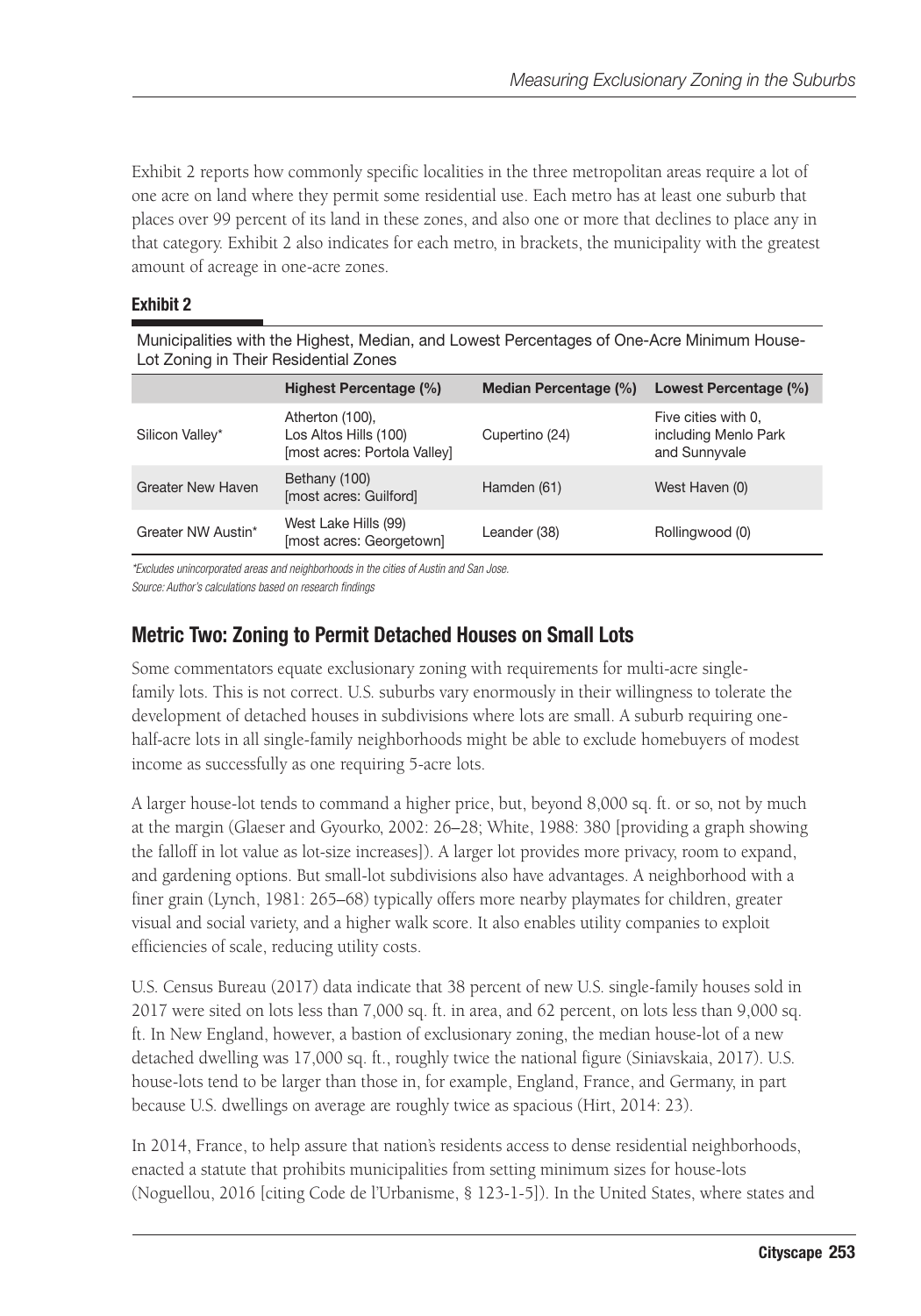localities traditionally have controlled land use policy, a national limit on lot sizes, as a political matter, is virtually inconceivable.

Metric Two measures localities' tolerances—in their zoning ordinances—of small house-lots for detached houses. The denominator, as usual, is the total acreage in zones that allow some residential use as-of-right. The numerator is the zoned acreage that would permit house-lots as small as the stated size. Exhibit 3 presents gross findings for the three metropolitan areas for lots of three relatively modest sizes: 6,000, 8,000, and 10,000 sq. ft.

#### Exhibit 3

| Metric Two: Percentage of Residentially Zoned Acreage Permitting Single-Family Detached<br>Houses on Lots Below a Specified Minimum |                          |                          |                    |  |
|-------------------------------------------------------------------------------------------------------------------------------------|--------------------------|--------------------------|--------------------|--|
|                                                                                                                                     | $\leq 6,000$ sq. ft. (%) | $\leq$ 8,000 sq. ft. (%) | ≤ 10,000 s.f. $(%$ |  |
| Silicon Valley                                                                                                                      | 20.5                     | 24.9                     | 32.3               |  |
| <b>Greater New Haven</b>                                                                                                            | 0.2                      | 1.0                      | 3.6                |  |
| Greater NW Austin                                                                                                                   | 24.8                     | 39.5                     | 49.0               |  |

*Source: Author's calculations based on research findings*

Exhibit 3 identifies a stunning outlier. New Haven suburbs, honoring a distaste widely shared in New England, are vastly the harshest on would-be developers of subdivisions of modestly sized house-lots. Only one New Haven suburb, Milford, allows more than 2 percent of its residentially zoned territory to be developed into 8,000 sq. ft. lots. By contrast, the Silicon Valley cities of East Palo Alto, Sunnyvale, and the City of Santa Clara allow 8,000 sq. ft. house-lots on an average of 71 percent of their residentially zoned land. In two Austin suburbs, Cedar Park and Round Rock, the average rises to 79 percent. New England's hostility to walkable suburban neighborhoods is exceptional (Ellickson, 2021a: 1625, 1630).

Exhibit 4 helps unpack the gross data presented in exhibit 3. It reports only on suburbs' tolerances of houses on 8,000 sq. ft. lots.

#### Exhibit 4

| Percentage of Residentially Zoned Land Permitting 8,000 Sq. Ft. House-Lots, or Less |                                                   |                                                                                                    |                                                                       |  |  |
|-------------------------------------------------------------------------------------|---------------------------------------------------|----------------------------------------------------------------------------------------------------|-----------------------------------------------------------------------|--|--|
|                                                                                     | Highest Percentage (%)                            | Median Percentage (%)                                                                              | Lowest Percentage (%)                                                 |  |  |
| Silicon Valley*                                                                     | East Palo Alto (81.6%)<br>[most acres: Sunnyvale] | Palo Alto (36.1%)                                                                                  | Four tied at 0%: Atherton,<br>Los Altos, Los Altos Hills.<br>Woodside |  |  |
| <b>Greater New Haven</b>                                                            | Milford (14.7%)<br>[most acres: Milford]          | 0%. Only 3 of the 14<br>suburbs have a single-<br>family zone allowing<br>8,000 sq. ft. house-lots | 11 tied at 0%.                                                        |  |  |
| Greater NW Austin*                                                                  | Round Rock (79.5%)<br>[most acres: Georgetown]    | Leander (24.9%)                                                                                    | Three tied at 0%: Bee<br>Cave, Rollingwood, West<br>Lake Hills        |  |  |

*\*Excludes unincorporated areas and neighborhoods in the cities of Austin and San Jose.*

*Source: Author's calculations based on research findings*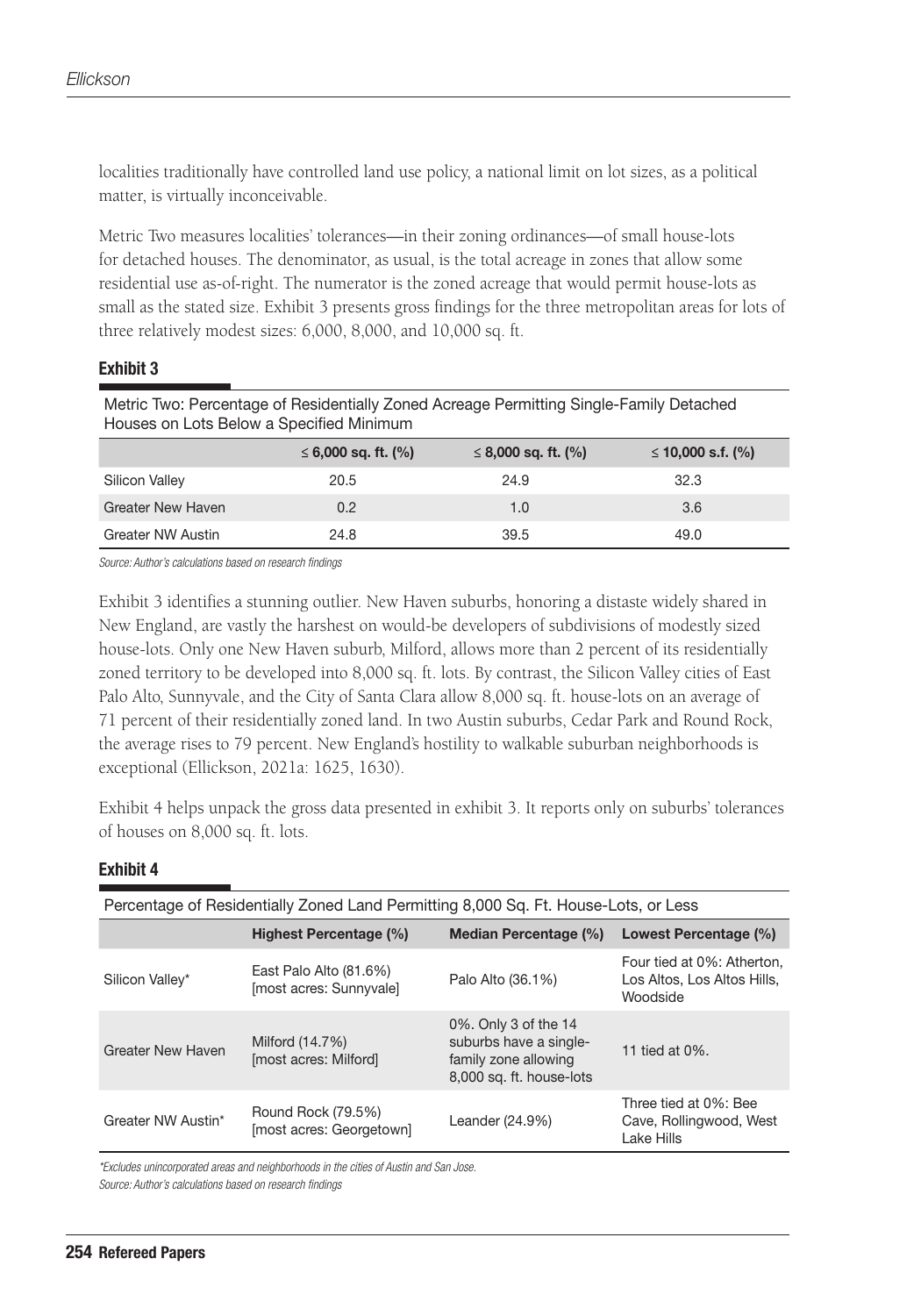### Metric Three: Zoning that Permits Multifamily Housing As-of-Right

Denser residential developments tend to be more affordable. Examples are apartment buildings, townhouses, and parks offering hookups for manufactured housing (mobile homes). Knapp et al. (2007) have analyzed barriers to building multifamily housing in six metropolitan regions, and Schuetz (2009, 2008) has focused on comparable efforts by Boston suburbs.

Metric Three tallies, for the various localities, the percentage of residentially zoned land on which a developer, as-of-right, could build one of these various types of denser housing at a density of at least eight gross dwelling units per acre. In all three metros, localities' zoning ordinances commonly assert that a would-be developer of a dense project has to apply for and receive a discretionary permit. This analysis assumes, however, that if a locality had gone so far as to name its zone "multifamily," "townhouse," "mobile home," or the like, it would grant the permit, a generous assumption.

Exhibit 5 indicates the percentage of residentially zoned land where zoning authorities in the three metros permit multifamily use, thus defined. As exhibit 5 implies, Silicon Valley is residentially denser than the other two metros. It also reveals that New Haven suburbs are especially hostile to multifamily development.

#### Exhibit 5

| Metric Three: Percentage of Residentially Zoned Land Permitting Multifamily Use, Both |
|---------------------------------------------------------------------------------------|
| Developed and Undeveloped Sites                                                       |

| Silicon Valley           | 10.0% |
|--------------------------|-------|
| <b>Greater New Haven</b> | 1.4%  |
| Northwest Austin         | 6.0%  |

*Source: Author's calculations based on research findings*

To provide more texture, Exhibit 6 indicates variations in municipal policies governing the building of multifamily housing.

#### Exhibit 6

Municipalities with the Highest, Median, and Lowest Percentages of Multifamily Zoning in Their Residentially Zoned Area

|                          | Highest Percentage (%)                           | Median Percentage (%) | Lowest Percentage (%)                                                |
|--------------------------|--------------------------------------------------|-----------------------|----------------------------------------------------------------------|
| Silicon Valley*          | Mountain View (41.4%)<br>[most acres: Sunnyvale] | Palo Alto (8.4%)      | Tied at 0%: Atherton.<br>Los Altos Hills, Woodside                   |
| <b>Greater New Haven</b> | Meriden (8.9%)<br>[most acres: Meriden]          | North Haven (1.0%)    | Tied at 0%: Bethany,<br>Branford, Madison,<br>North Branford, Orange |
| Greater NW Austin*       | Bee Cave (12.8%)<br>[most acres: Cedar Park]     | Leander $(4.1\%)$     | Tied at 0%: Rollingwood,<br>West Lake Hills                          |

*\* Excludes unincorporated areas and neighborhoods in the cities of Austin and San Jose. Source: Author's calculations based on research findings*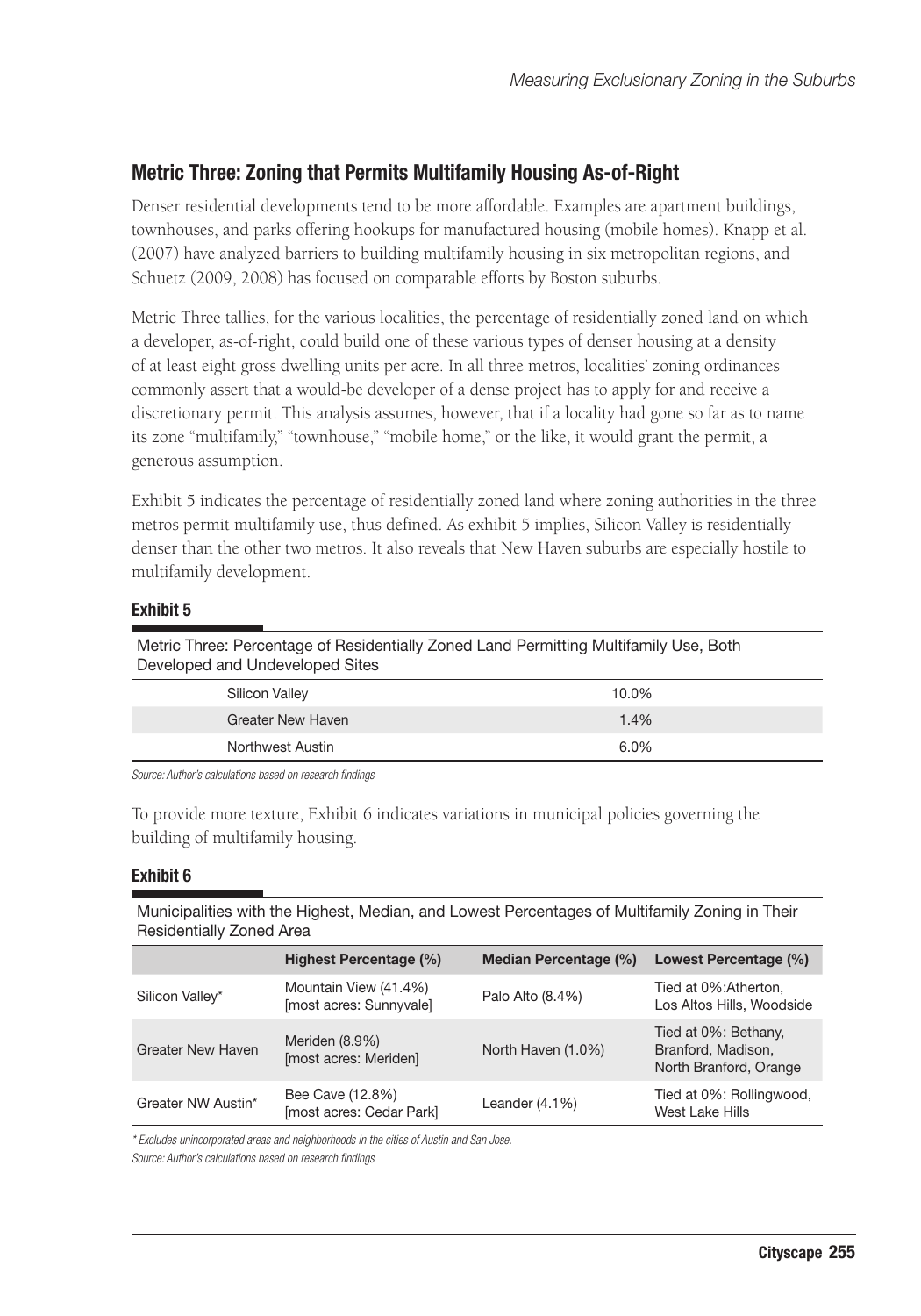### Metric Four: Undeveloped Parcels Zoned for Multifamily Use

The fourth and fifth metrics measure the zoning policies that localities apply to undeveloped land. Both require a researcher to make a judgment about the extent of a particular parcel's development. For Metrics Four and Five, the aerial photographs available on Google Earth were used to decide the matter.<sup>4</sup> At times difficult to apply, the decision rule was whether buildings, asphalt, or intensive landscaping covered at least 50 percent of the parcel area. If so, it was deemed "developed" and, if not, "undeveloped." The payoff to this extra work is a deeper insight into the realities of zoning policies.

To ease the comparison of localities' zoning practices on developed and undeveloped multifamily land, the first column in exhibit 7 repeats data reported in exhibit 5.

#### Exhibit 7

| Metric Four: Undeveloped Residentially Zoned Land Permitting Multifamily Use     |      |     |  |  |  |
|----------------------------------------------------------------------------------|------|-----|--|--|--|
| <b>Both Developed and</b><br>Undeveloped Sites Only (%)<br>Undeveloped Sites (%) |      |     |  |  |  |
| Silicon Valley                                                                   | 10.0 | 0.2 |  |  |  |
| <b>Greater New Haven</b>                                                         | 1.4  | 0.3 |  |  |  |
| Northwest Austin                                                                 | 6.0  | 2.2 |  |  |  |

*Source: Author's calculations based on research findings*

Although localities in Silicon Valley show the greatest willingness to zone for multifamily development, virtually all of the lands that they zone in that fashion already have multifamily structures on them. The most notable finding in exhibit 7 is that undeveloped multifamily land is roughly 10 times more commonly available in the northwestern Austin sector than in the other two metros. In the three metros, the municipalities with the highest percentages of undeveloped residential land currently zoned for multifamily use were East Palo Alto, California (2.8 percent), Meriden, Connecticut (2.7 percent), and Bee Cave, Texas (7.3 percent). A multifamily housing developer looking for a permissibly zoned and undeveloped site would find fewer acres of it in the entire Silicon Valley than in any one of four suburbs northwest of Austin: Cedar Park, Georgetown, Leander, and Round Rock.

### Metric Five: The Zoning of Large Undeveloped Private Tracts

A local government typically has greater freedom to change the zoning rules applicable to a large tract of undeveloped land. Consider a neighborhood that a locality had zoned solely for detached houses. Once developers had actually built houses complying with a minimum-lot requirement, local politics would make the suburb highly unlikely to rezone the neighborhood to permit greater residential density. A rezoning of that sort not only would threaten to waste some of the capital previously invested in detached houses but also likely would stir up greater opposition from homeowners (Ellickson, 2021b). When homeowners are not present in a neighborhood, a suburb has more freedom in choosing how to zone it.

<sup>4</sup> An alternative, not used for this study, would be the National Land Cover Database (2016).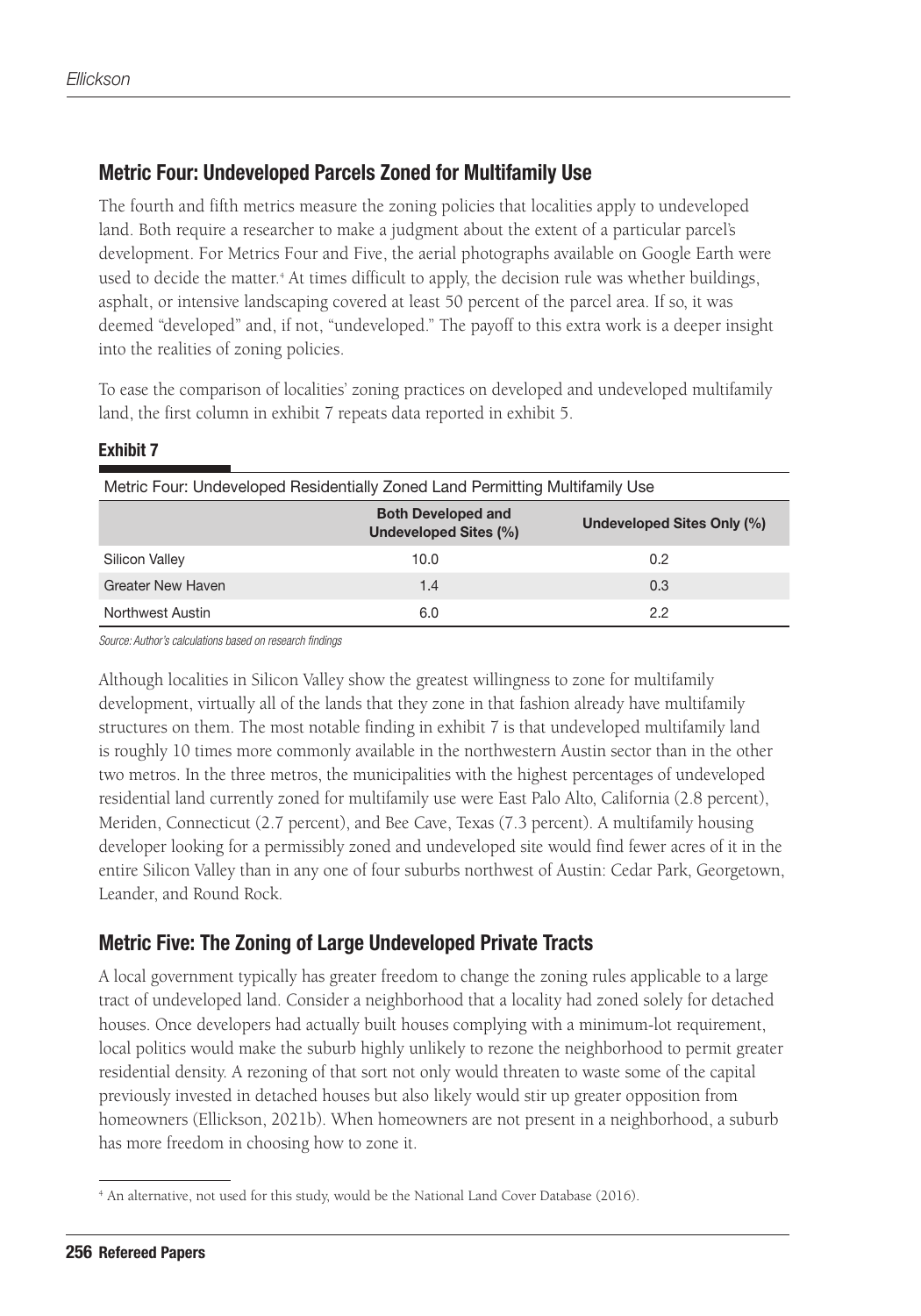Exhibit 8 reveals how localities in the three metros zone a tract of land that satisfies all of the following four criteria:

- It is mostly undeveloped.
- It is zoned to permit residential development.
- Its area is between 20 and 40 acres (roughly four to eight city blocks).
- It is owned privately, but not by a nonprofit corporation such as a country club.

#### Exhibit 8

Metric Four: Zoning of Residentially Zoned, Privately Owned, and Mostly Undeveloped Tracts of 20-to-40 Acres

|                                                            | <b>Silicon</b><br>Valley | Greater<br><b>New Haven</b> | Greater<br><b>NW Austin</b> |
|------------------------------------------------------------|--------------------------|-----------------------------|-----------------------------|
| Number of Qualifying Tracts                                | 57                       | 242                         | 123                         |
| % Zoned for House-Lots of at Least One-Acre                | 96.5                     | 90.9                        | 41.5                        |
| % Zoned Multifamily or for House-Lots $\leq$ 8,000 sq. ft. | 3.5                      | 0.4                         | 50.4                        |
| % Zoned Multifamily                                        | 1.8                      | 0.4                         | 17.1                        |

*Source: Author's calculations based on research findings*

The advent of big data has enabled this sort of inquiry. Counties maintain parcel databases through which a researcher can readily locate sites of 20-to-40 acre tracts as well as the names of their owners. Aerial photographs available on Google Earth again enabled judgments about the extent of parcel development. Both supply-side and demand-side considerations may contribute to the nondevelopment of these large tracts. They are disproportionately likely to contain steep slopes, ledge, and wetlands, and to be remote from utility lines and employment opportunities.

Tracts that satisfy all four criteria are present in only four of the fifteen suburbs in Silicon Valley. In that metro, 81 percent of these large, privately owned, and undeveloped tracts are situated high in the upper-foothill and mountain areas of Portola Valley, Woodside, and unincorporated Santa Clara County. None of those localities permits, in these locations, a house-lot of fewer than 5 acres.

The 14 suburbs in the long-settled New Haven area have many more tracts that meet the four criteria. On average, a New Haven suburb has 17 of these privately owned, residentially zoned, and undeveloped tracts of 20-to-40 acres. Each town has at least two. Exhibit 8 indicates that New Haven suburbs require a house-lot of at least one acre on 90.9 percent of these undeveloped tracts. That figure far exceeds 74.0 percent, the overall large-lot proclivity of New Haven suburbs (see exhibit 1). Having fired the first barrel of the exclusionary shotgun, New Haven suburbs also fire the second. They permit house-lots of 8,000 sq. ft. or less on only 0.4 percent of these large private tracts.

Municipalities in Austin's northwestern sector tolerate far more growth. They zone 33.3 percent of privately owned, undeveloped parcels of 20-to-40 acres to permit subdivisions of house-lots no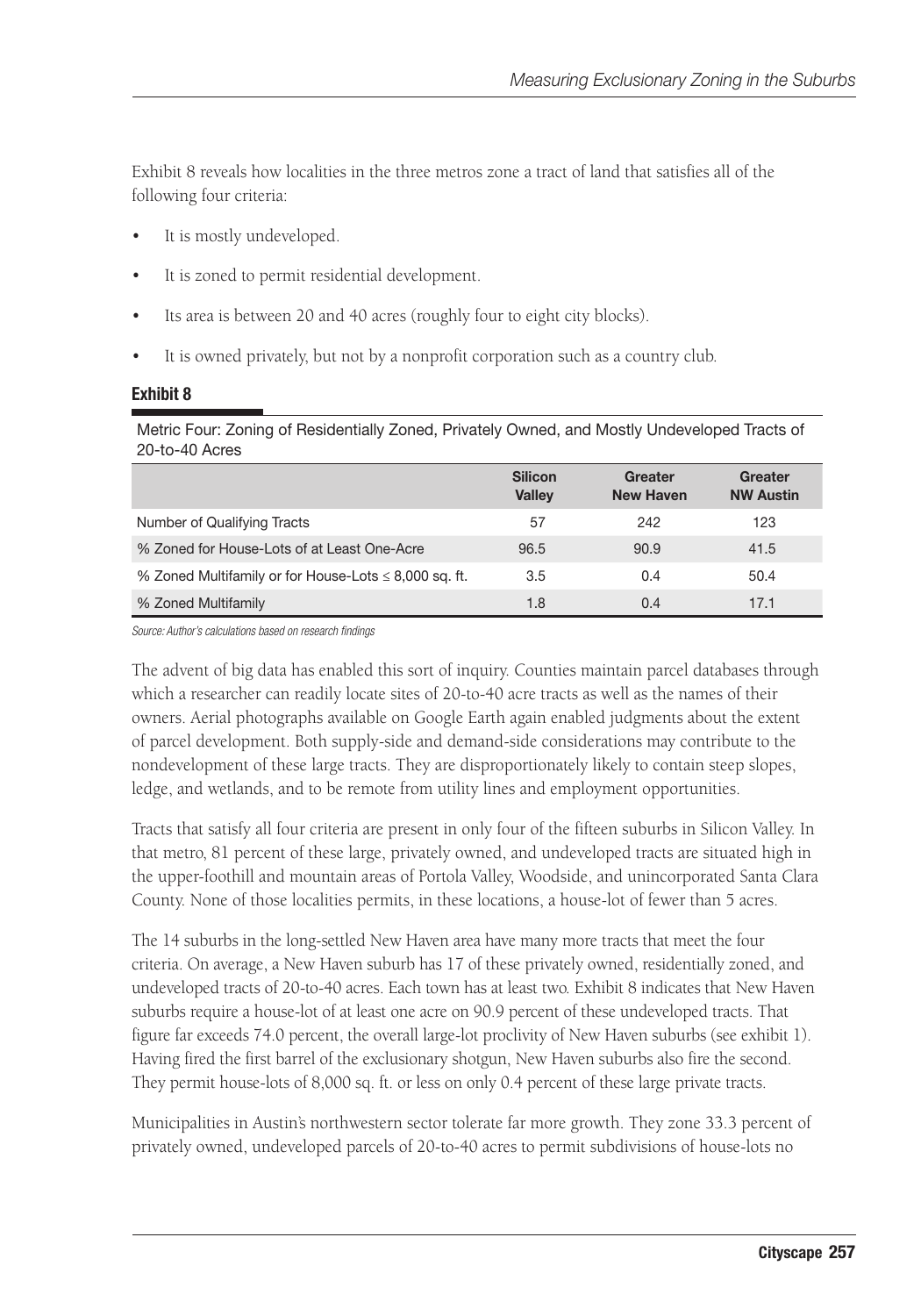larger than 8,000 sq. ft.<sup>5</sup> Austin's localities also permit multifamily construction on an additional 17.1 percent of these large undeveloped tracts. That percentage is almost three times 6.0 percent, the general tolerance of Austin localities for multifamily housing (see exhibit 5). In sum, on 50.4 percent of their spacious greenfield sites, Austin suburbs permit the development of either small house-lots or multifamily housing. That percentage is roughly 10 times greater than Silicon Valley's percentage and 100 times greater than that of the New Haven suburbs.

# Aggregating the Five Metrics into an Overarching Metric

There are numerous methods of combining the five metrics just introduced. This article uses a simple one. It gives equal weight to each of five metrics: the percentage of residentially zoned land requiring house-lots of at least 40,000 sq. ft. (just shy of one acre); the incidence of zoning permitting 8,000 sq. ft. lots (or even higher residential density); the acreage zoned for multifamily development; the availability of undeveloped multifamily land; and the zoning of residentiallyzoned, undeveloped, private parcels of 20-to-40 acres. For each of the five metrics, the author ranked the 37 suburbs from the most exclusionary to the least exclusionary. A suburb's aggregate metric is the average of its rankings.<sup>6</sup> The appendix presents results for all 37 suburbs examined.

This system of aggregation identified two Silicon Valley suburbs—Atherton and Los Altos Hills as the most exclusionary of the 37. Silicon Valley also contains the three least exclusionary municipalities. In order, they are East Palo Alto, Campbell, and Sunnyvale. East Palo Alto requires a house-lot of only 5,000 sq. ft., while Atherton and Los Altos Hills uniformly require one acre, more than eight times more. East Palo Alto, however, is hardly a pushover for developers. East Palo Alto is firmly opposed to the densification of its existing single-family neighborhoods (Ellickson, 2021b: 407). In both suburbs and central cities, Not In My Backyard sentiment (NIMBYism) arises virtually everywhere.

The appendix rankings present few surprises to those who have perused the prior exhibits. Five of the eight Austin suburbs rank in the bottom third of exclusionary bent, as do 7 of the 15 in Silicon Valley. Of the 14 New Haven suburbs, only West Haven falls in the bottom third, and Bethany ranks as the most exclusionary.

# **Discussion**

This article, part of a larger research project on zoning practices, proposes several metrics for measuring a suburb's exclusionary inclinations. In carrying out the research, I selectively read the texts of 41 local zoning ordinances, totaling some 10,000 pages. The principal goal was to calculate the acreages that localities' zoning maps placed in various residential zones. Total research time averaged over 8 hours per locality. Complications inevitably arose. Municipalities vary, for

<sup>5</sup> Georgetown, Texas, the oldest and least pro-development of the four suburbs in Williamson County north of Austin, authorizes the subdivision of 35 percent of its 48 large, undeveloped private tracts into house-lots as small as 5,500 sq. ft.

<sup>6</sup> Eleven Silicon Valley suburbs and three in Austin lack undeveloped tracts of 20-to-40 acres. In these instances, the rankings on the other metrics were divided by four, not five. Another approach, more time-consuming but arguably more accurate, would have averaged a suburb's standard deviation on the first five metrics.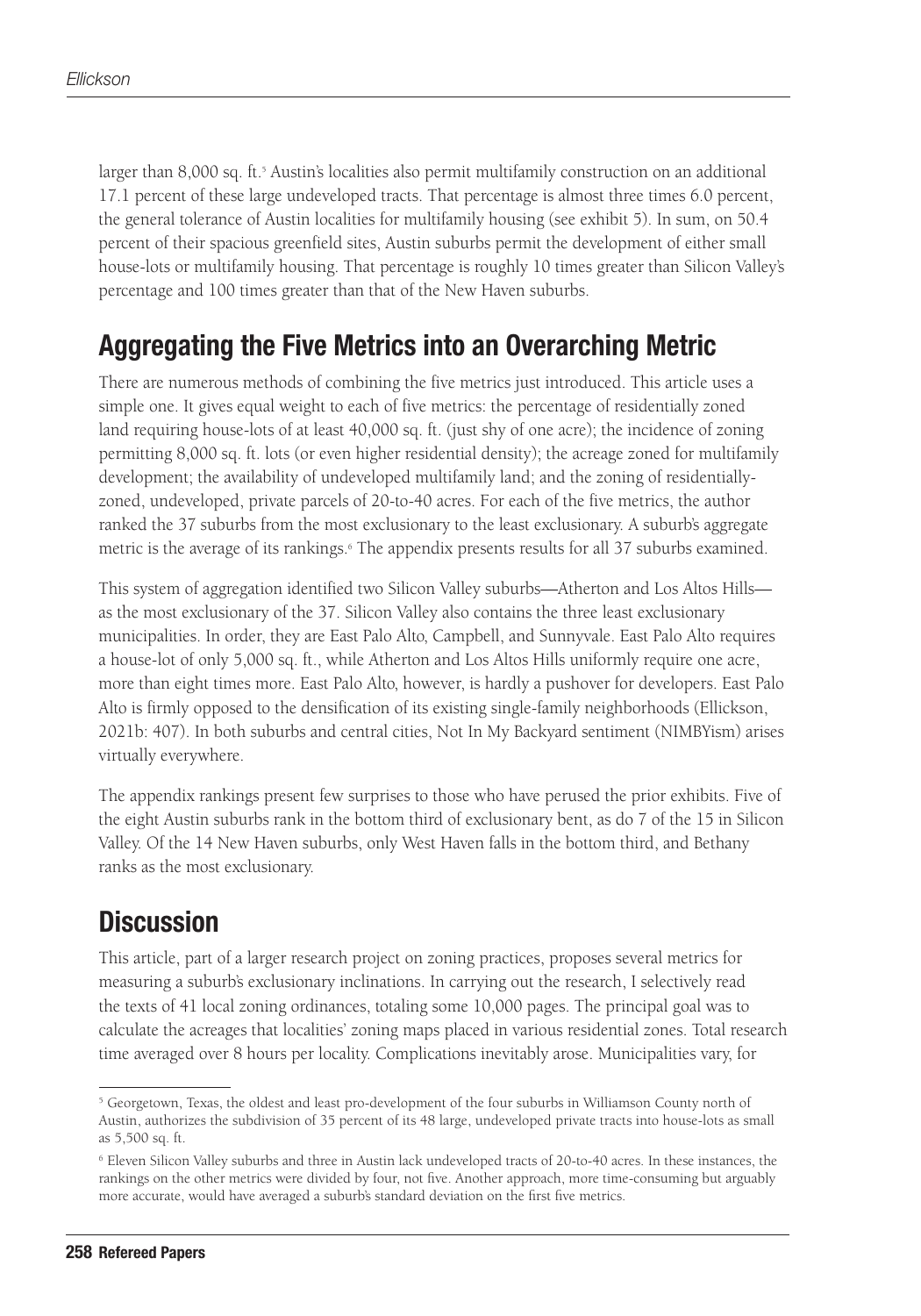example, in whether they define the area of a zone to include street rights-of-way. This complicated interjurisdictional comparisons. More than one-half of the research time was devoted to the calculation for Metrics Four and Five, the two that required a judgment about whether a particular parcel had or had not been developed.

Each suggested metric assumes that a locality's zoning map and ordinance sincerely express its future policy intentions. Other scholars of zoning have been willing to adopt that premise (for example, Glaeser and Ward, 2009: 267–68). Because a municipality retains the power to amend its map and ordinance, skeptics might contest that assumption. However, this research project revealed that zoning maps and ordinances are surprisingly static, particularly in the already developed singlefamily neighborhoods that make up most of the urban United States (Ellickson, 2021b).

Many simplifications are inevitably necessary to boil down a policy as complex as a zoning ordinance to a simple number. This article ignores, for example, both nonconforming uses and possible local awards of zoning variances. The popularity of planned unit development (PUD) zones poses special complications. The PUD variant, which first flowered in the United States during the 1960s, invites a developer owning a large tract to propose a mix of land uses, perhaps including multifamily housing (Mandelker, 2008). After bargaining, the locality signs off on the deal. Fast-growing Round Rock, Texas, has placed 30 percent of its residentially zoned land in PUD zones, the most of any of the 37 suburbs studied. The City of Santa Clara, California, with 18 percent, topped Silicon Valley. Identification of the residential components of these PUDs compelled resort to various online records.

In some applications, the proposed metrics may be misleading (Ellickson, 2021a: 1623). Orange, Connecticut, for example, has repeatedly increased the required acreage in its basic single-family zone. Orange, however, is both unwilling and unable to enforce its increased house-lot minimum against a nonconforming homeowner. The metrics thus exaggerate the exclusionary tilt of Orange's zoning restrictions. By contrast, the metrics likely underestimate the pro-growth inclinations of Round Rock, Texas. Round Rock's population exploded, partly because of annexations, from 3,000 in 1970 to an estimated 133,000 in 2019. The metrics understate Round Rock's proclivity of rezoning for denser PUD development. Any set of metrics invariably simplifies.

# Conclusion

The first three metrics offered here, the easiest to calculate, indicate how commonly a locality insists on large house-lots, permits small house-lots, and allows the construction of multifamily housing. Metrics Four and Five, which focus on the zoning of undeveloped land, require more investigation but commonly reveal more. They demonstrate that, on undeveloped private land, Austin's northwestern suburbs have been particularly tolerant of both new multifamily development and small house-lots. Absent those policies, the population of Greater Austin would not have been exploding.

There are, of course, many methods of measuring whether zoning policies have an exclusionary bias. Some commentators stress, for example, the value of so-called "missing middle" forms of housing (Parolek, 2020). These include duplexes, triplexes, and other residential structures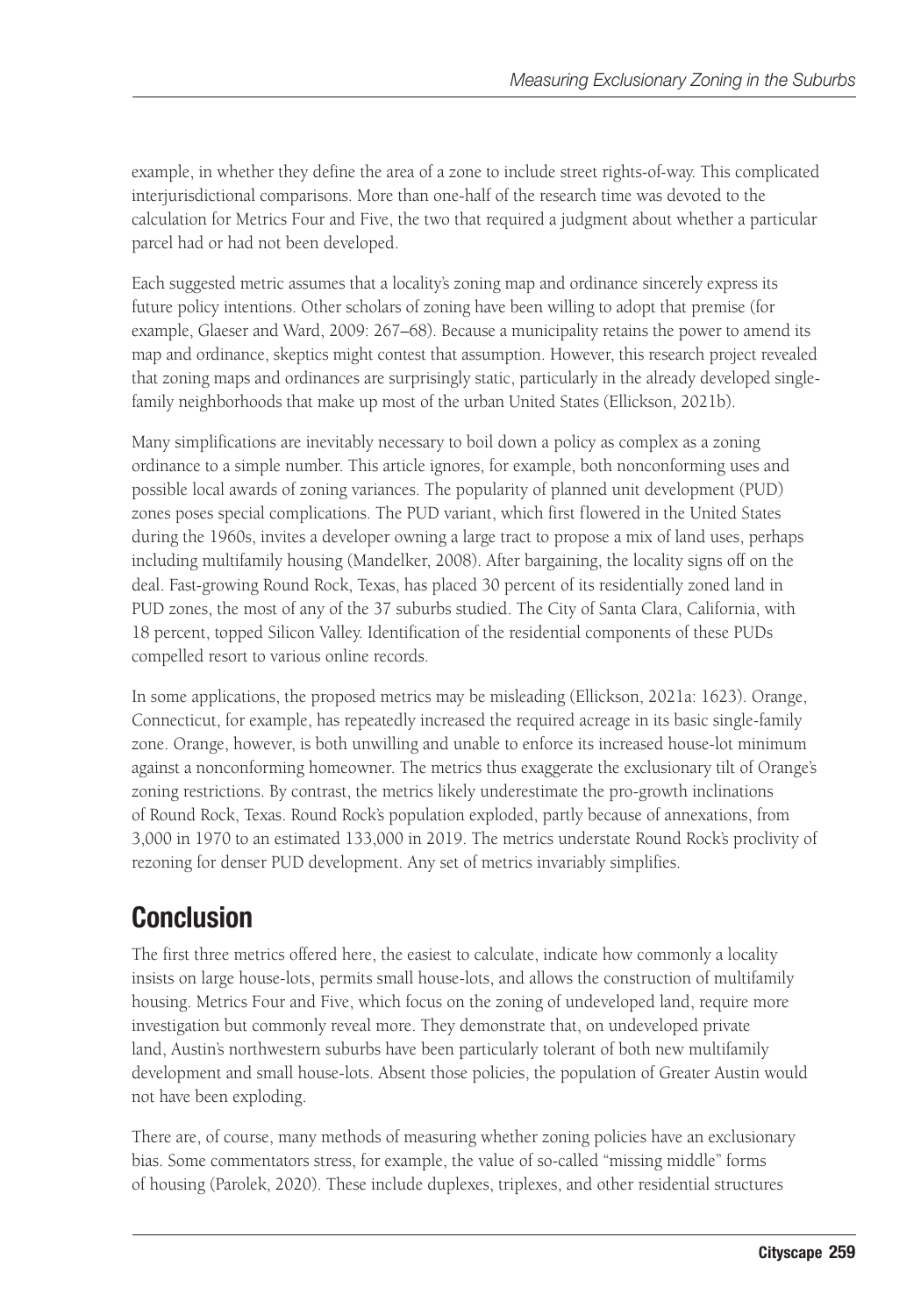potentially compatible in scale to nearby detached houses. By that measure, the standout among the suburbs studied was East Haven, Connecticut, which allows duplexes on 39 percent of its residentially zoned land. If developers were to build more of these structures, "missing middle" housing might become worthy of having its own metric.

The principal value of zoning metrics is enabling comparison of local land-use practices across both space and time. A researcher could use the metrics offered here, time-consuming though they may be to calculate, to compare the zoning policies of a Greater Denver, a Greater Mannheim, or a Greater Sydney. The suburbs northwest of the city of Austin, now generally friendly to development, may become less so in future decades. The proffered metrics provide an objective test for determining whether this will have occurred.

HUD could assemble a database on local zoning practices, one far larger than that provided here. There are about 15,000 zoning governments in the United States, most of which post their zoning maps and zoning ordinances online. Because of the tepid response rates to the Wharton Index questionnaires, the value of sending survey instruments to local governments is questionable and complete confidence in the accuracy of local responses is not warranted. Data collection is costly. Stress on breadth means less depth. HUD might consider the merits of a deeper study into local zoning practices, not in the entire nation, but in dozens of randomly chosen metropolitan areas.

# Appendix

#### Exhibit A-1

| How Each of the 37 Suburbs Rank on the Metrics (1 of 2) |                                                                               |                                                                                         |                                                                            |                                                            |                                                                                                    |                                                        |
|---------------------------------------------------------|-------------------------------------------------------------------------------|-----------------------------------------------------------------------------------------|----------------------------------------------------------------------------|------------------------------------------------------------|----------------------------------------------------------------------------------------------------|--------------------------------------------------------|
|                                                         | Metric 1: %<br>resid. zoned<br>land requiring<br>≥40,000 sq. ft.<br>house-lot | Metric $2: %$<br>resid. zoned<br>land allowing<br>lot of ≤8,000<br>sq. ft. or<br>denser | Metric 3:<br>% zoned<br>multifamily $\geq 8$<br>dwelling units<br>per acre | Metric 4:<br>$%$ vacant<br>land in<br>multifamily<br>zones | Metric 5:<br>median<br>required<br>house-lot.<br>private<br>undeveloped<br>tract of 20-40<br>acres | Metric 6:<br>Average<br>rank on<br>the five<br>metrics |
| <b>Silicon Valley</b>                                   |                                                                               |                                                                                         |                                                                            |                                                            |                                                                                                    |                                                        |
| Atherton                                                | 100.0                                                                         | 0                                                                                       | $\Omega$                                                                   | $\Omega$                                                   |                                                                                                    | 1.5                                                    |
| Campbell                                                | $\Omega$                                                                      | 88.7                                                                                    | 21.9                                                                       | 1.0                                                        |                                                                                                    | 36.0                                                   |
| City of Santa Clara                                     | 0.1                                                                           | 99.9                                                                                    | 26.3                                                                       | 0.8                                                        |                                                                                                    | 32.0                                                   |
| Cupertino                                               | 23.5                                                                          | 60.8                                                                                    | 7.4                                                                        | 0.1                                                        | 3 acres                                                                                            | 20.0                                                   |
| Fast Palo Alto                                          | $\Omega$                                                                      | 99.9                                                                                    | 15.1                                                                       | 2.8                                                        | $\qquad \qquad -$                                                                                  | 37.0                                                   |
| Los Altos                                               | 0                                                                             | 2.6                                                                                     | 2.3                                                                        | $\Omega$                                                   | L,                                                                                                 | 16.0                                                   |
| Los Altos Hills                                         | 100.0                                                                         | 0                                                                                       | $\Omega$                                                                   | $\Omega$                                                   |                                                                                                    | 1.5                                                    |
| Menlo Park                                              | 0                                                                             | 54.3                                                                                    | 21.4                                                                       | 0.8                                                        | L.                                                                                                 | 30.0                                                   |
| <b>Mountain View</b>                                    | 1.5                                                                           | 85.2                                                                                    | 41.4                                                                       | 1.0                                                        |                                                                                                    | 33.0                                                   |
| Palo Alto                                               | 51.5                                                                          | 46.1                                                                                    | 8.4                                                                        | 0.02                                                       |                                                                                                    | 21.0                                                   |
| Portola Valley                                          | 96.7                                                                          | 1.1                                                                                     | 0.05                                                                       | 0.03                                                       | 7.5 acres                                                                                          | 7.5                                                    |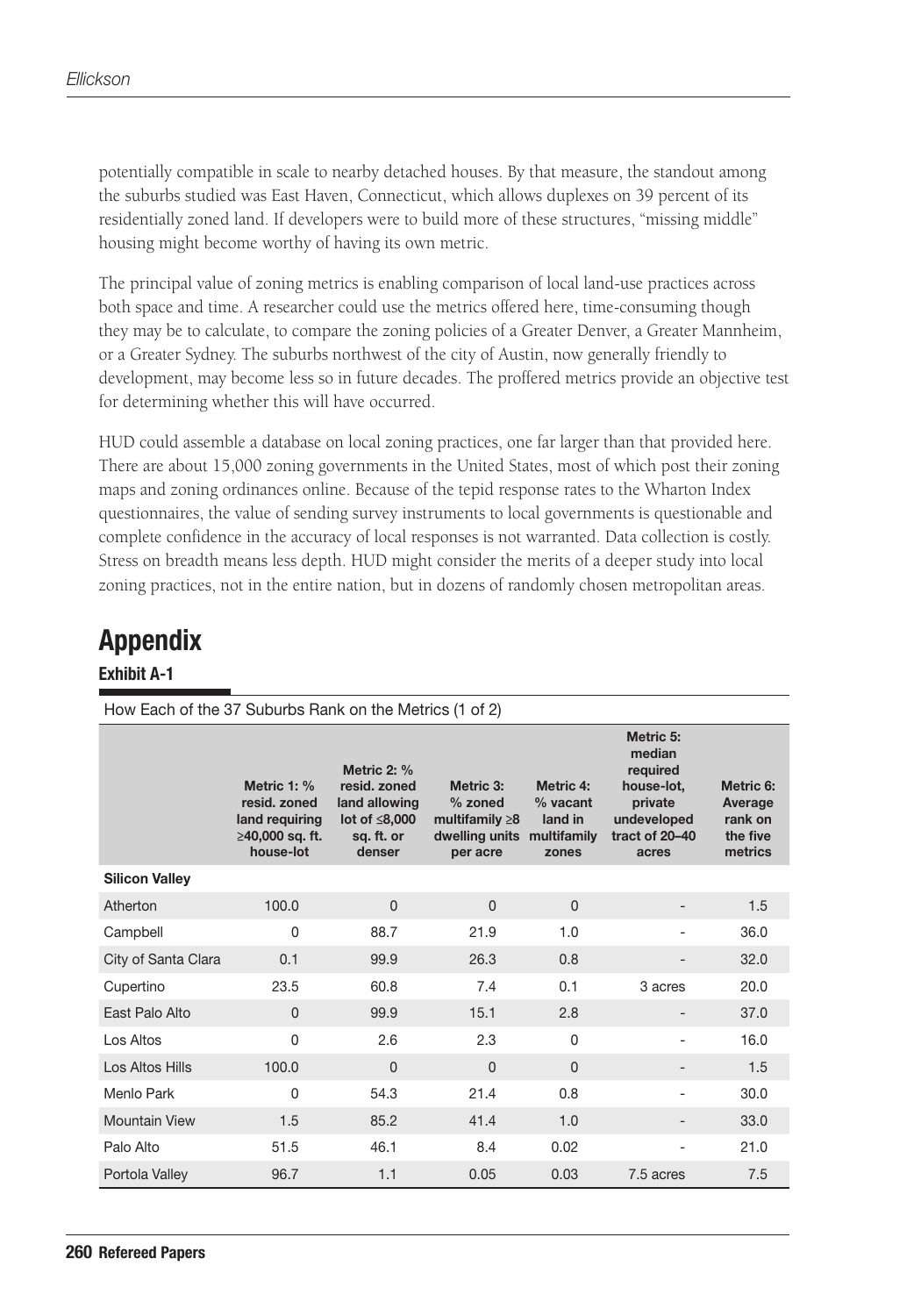### Exhibit A-1

| How Each of the 37 Suburbs Rank on the Metrics (2 of 2) |                                                                               |                                                                                             |                                                                              |                                                            |                                                                                                    |                                                        |
|---------------------------------------------------------|-------------------------------------------------------------------------------|---------------------------------------------------------------------------------------------|------------------------------------------------------------------------------|------------------------------------------------------------|----------------------------------------------------------------------------------------------------|--------------------------------------------------------|
|                                                         | Metric 1: %<br>resid, zoned<br>land requiring<br>≥40,000 sq. ft.<br>house-lot | Metric 2: %<br>resid. zoned<br>land allowing<br>lot of $\leq 8,000$<br>sq. ft. or<br>denser | Metric 3:<br>$%$ zoned<br>multifamily $\geq 8$<br>dwelling units<br>per acre | Metric 4:<br>$%$ vacant<br>land in<br>multifamily<br>zones | Metric 5:<br>median<br>required<br>house-lot,<br>private<br>undeveloped<br>tract of 20-40<br>acres | Metric 6:<br>Average<br>rank on<br>the five<br>metrics |
| <b>Redwood City</b>                                     | 0.03                                                                          | 87.1                                                                                        | 25.2                                                                         | 0.2                                                        | $\overline{a}$                                                                                     | 28.0                                                   |
| Saratoga                                                | 56.4                                                                          | 1.1                                                                                         | 1.1                                                                          | 0.04                                                       | 2 acres                                                                                            | 13.5                                                   |
| Sunnyvale                                               | 0                                                                             | 99.9                                                                                        | 28.4                                                                         | 0.3                                                        |                                                                                                    | 35.0                                                   |
| Woodside                                                | 97.3                                                                          | $\mathbf{0}$                                                                                | $\overline{0}$                                                               | $\overline{0}$                                             | 5 acres                                                                                            | 4.0                                                    |
| <b>Greater New Haven</b>                                |                                                                               |                                                                                             |                                                                              |                                                            |                                                                                                    |                                                        |
| Bethany                                                 | 100.0                                                                         | 0                                                                                           | 0                                                                            | $\mathbf 0$                                                | 65,000 sq. ft.                                                                                     | 5.0                                                    |
| <b>Branford</b>                                         | 44.7                                                                          | 10.1                                                                                        | 3.0                                                                          | 0                                                          | 20,000 sq. ft.                                                                                     | 17.0                                                   |
| East Haven                                              | 23.2                                                                          | 44.1                                                                                        | 3.2                                                                          | $\overline{0}$                                             | 40,000 sq. ft.                                                                                     | 18.0                                                   |
| Guilford                                                | 92.7                                                                          | 1.7                                                                                         | 0.07                                                                         | 0.03                                                       | 160,000 sq. ft.                                                                                    | 9.0                                                    |
| Hamden                                                  | 60.8                                                                          | 6.3                                                                                         | 3.0                                                                          | 0.9                                                        | 40,000 sq. ft.                                                                                     | 19.0                                                   |
| Madison                                                 | 99.8                                                                          | 0.2                                                                                         | 0.1                                                                          | 0                                                          | 80,000 sq. ft.                                                                                     | 7.5                                                    |
| Meriden                                                 | 35.2                                                                          | 16.0                                                                                        | 6.7                                                                          | 1.0                                                        | 40,000 sq. ft.                                                                                     | 24.0                                                   |
| Milford                                                 | 20.2                                                                          | 23.4                                                                                        | 4.6                                                                          | 0.5                                                        | 1 acre                                                                                             | 23.0                                                   |
| North Branford                                          | 98.5                                                                          | 1.3                                                                                         | $\overline{0}$                                                               | $\overline{0}$                                             | 40,000 sq. ft.                                                                                     | 10.0                                                   |
| North Haven                                             | 59.5                                                                          | 1.4                                                                                         | 1.0                                                                          | 0.1                                                        | 40,000 sq. ft.                                                                                     | 15.0                                                   |
| Orange                                                  | 99.6                                                                          | 0.2                                                                                         | $\overline{0}$                                                               | $\mathbf{0}$                                               | 60,000 sq. ft.                                                                                     | 6.0                                                    |
| Wallingford                                             | 63.7                                                                          | 3.3                                                                                         | 1.0                                                                          | 0.1                                                        | 120,000 sq. ft.                                                                                    | 13.5                                                   |
| West Haven                                              | 0                                                                             | 31.8                                                                                        | 7.2                                                                          | 1.3                                                        | 20,000 sq. ft.                                                                                     | 29.0                                                   |
| Woodbridge                                              | 97.8                                                                          | 0.7                                                                                         | 0.5                                                                          | 0.2                                                        | 2 acres                                                                                            | 12.0                                                   |
| <b>Northwest Austin</b>                                 |                                                                               |                                                                                             |                                                                              |                                                            |                                                                                                    |                                                        |
| Bee Cave                                                | 47.9                                                                          | 12.8                                                                                        | 12.8                                                                         | 7.3                                                        |                                                                                                    | 26.0                                                   |
| <b>Cedar Park</b>                                       | 4.2                                                                           | 81.4                                                                                        | 10.2                                                                         | 5.0                                                        | 5,000 sq. ft.                                                                                      | 34.0                                                   |
| Georgetown                                              | 47.9                                                                          | 52.0                                                                                        | 2.8                                                                          | 1.7                                                        | 2 acres                                                                                            | 22.0                                                   |
| Lakeway                                                 | 2.6                                                                           | 28.5                                                                                        | 1.5                                                                          | 0.7                                                        | 10,000 sq. ft.                                                                                     | 25.0                                                   |
| Leander                                                 | 38.4                                                                          | 29.2                                                                                        | 4.1                                                                          | 3.5                                                        | 9,000 sq. ft.                                                                                      | 27.0                                                   |
| Rollingwood                                             | 0                                                                             | 0                                                                                           | 0                                                                            | $\pmb{0}$                                                  |                                                                                                    | 11.0                                                   |
| <b>Round Rock</b>                                       | 7.5                                                                           | 89.1                                                                                        | 6.8                                                                          | 2.0                                                        | 5,500 sq. ft.                                                                                      | 31.0                                                   |
| West Lake Hills                                         | 98.8                                                                          | 0                                                                                           | $\overline{0}$                                                               | 0                                                          |                                                                                                    | 3.0                                                    |

*Source: Author's calculations based on research findings*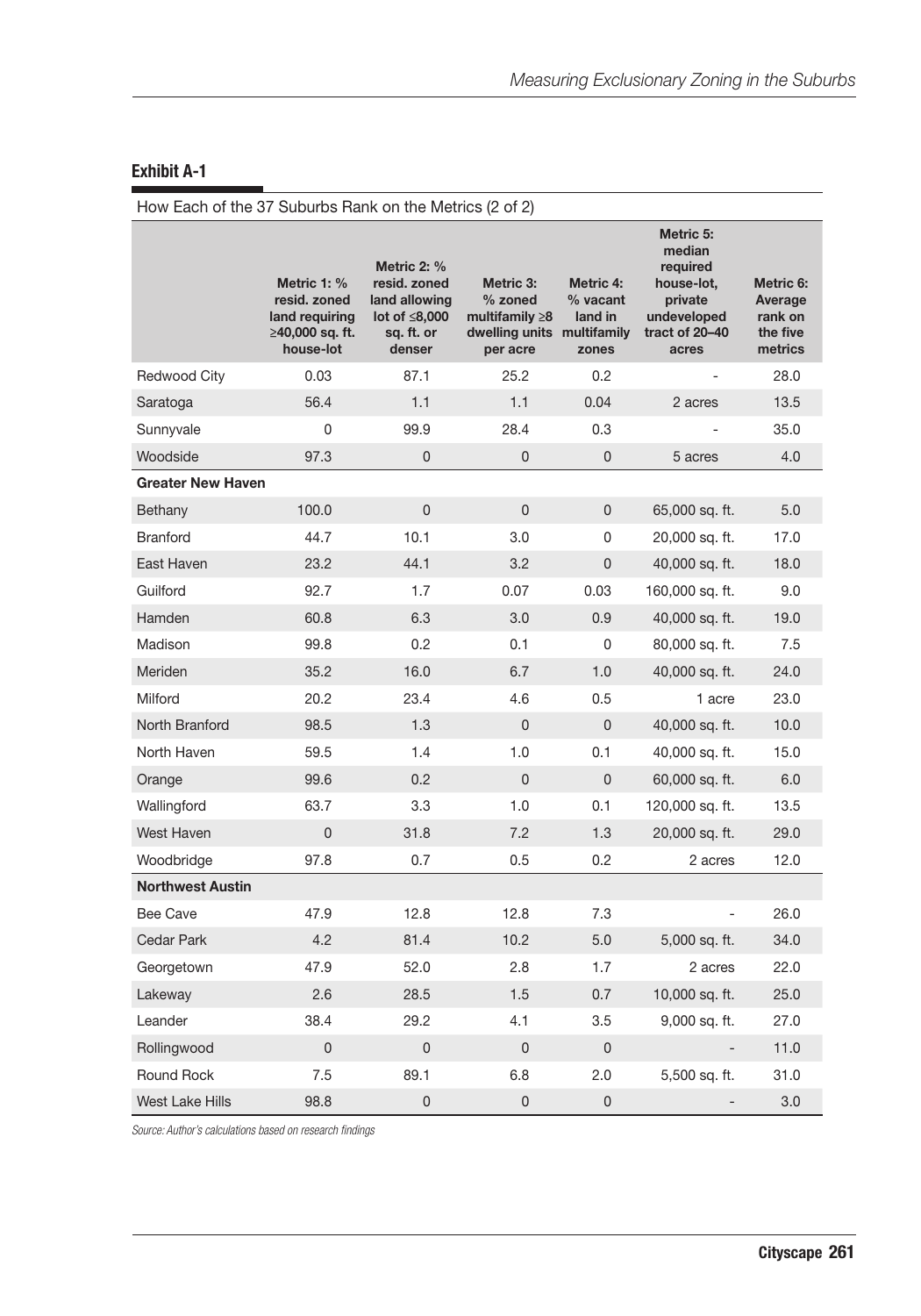# **Acknowledgments**

I thank Zachary Liscow, David Schleicher, Mark Shroder, and four anonymous referees for perceptive comments. The Oscar M. Ruebhausen Fund at Yale Law School generously provided support for this research. A more expansive, if slightly different, version of the findings appeared in 42 *Cardozo Law Review* 1611 (2021). The author is willing to allow access to all underlying data.

## **Author**

Robert C. Ellickson is Walter E. Meyer Professor Emeritus of Property and Urban Law at Yale Law School.

# **References**

Boudreaux, Paul. 2016. "Lotting Large: The Phenomenon of Minimum Lot Size Laws," *Maine Law Review* 68 (1): 1–43.

Chetty, Raj, Nathaniel Hendren, and Lawrence F. Katz. 2016. "The Effects of Exposure to Better Neighborhoods on Children: New Evidence from the Moving to Opportunity Experiment," *American Economic Review* 106 (4): 855–902.

Ellickson, Robert C. 2021a. "Zoning and the Cost of Housing: Evidence from Silicon Valley, Greater New Haven, and Greater Austin," *Cardozo Law Review* 42: 1611-92.

———. 2021b. "The Zoning Straitjacket: The Freezing of American Neighborhoods of Single-Family Houses," *Indiana Law Journal* 96: 395-427.

Furth, Salim, and Olivia Gonzalez. 2019. "California Zoning: Housing Construction and a New Ranking of Local Land Use Regulation," Mercatus Center at George Mason University.

Ganong, Peter, and Daniel Shoag. 2017. "Why Has Regional Income Convergence in the U.S. Declined?" *Journal of Urban Economics* 102: 76–90.

Glaeser, Edward L., Joseph Gyourko, and Raven Saks. 2005. "Why Is Manhattan So Expensive? Regulation and the Rise in Housing Prices," *Journal of Law and Economics* 48 (2): 331–369.

Glaeser, Edward, and Joseph Gyourko. 2002. "Zoning's Steep Price," *Regulation* (Fall Issue): 24–30.

Glaeser, Edward L., and Bryce A. Ward. 2009. "The Causes and Consequences of Land Use Regulation: Evidence from Greater Boston," *Journal of Urban Economics* 65 (3): 265–78.

Gyourko, Joseph, Jonathan Hartley, and Jacob Krimmel. 2019. The Local Residential Land Use Regulatory Environment Across U.S. Housing Markets: Evidence from a New Wharton Index. Working paper 26573. NBER.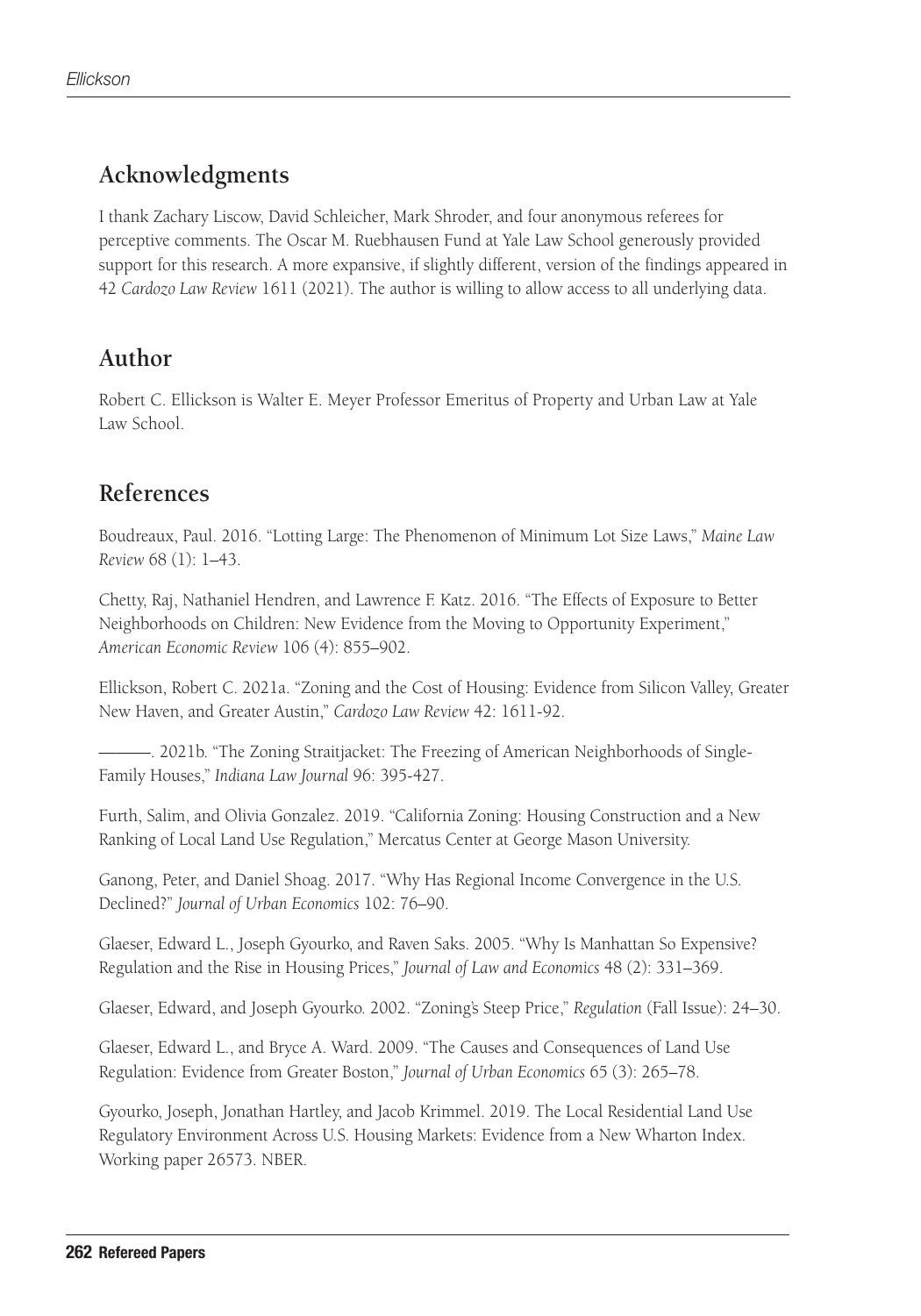Gyourko, Joseph, and Raven Molloy. 2015. "Regulation and Housing Supply." In *Handbook of Regional and Urban Economics.* Vol. 5b, edited by Gilles Duranton, Vernon Henderson, and William Strange. Amsterdam: Elsevier: 1289–1337.

Gyourko, Joseph, Albert Saiz, and Anita Summers. 2008. "A New Measure of the Local Regulatory Environment for Housing Markets: The Wharton Residential Land Use Regulatory Index," *Urban Studies* 45 (3): 693–729.

Herkenhoff, Kyle F., Lee E. Ohanian, and Edward C. Prescott. 2018. "Tarnishing the Golden and Empire States: Land-Use Restrictions and the U.S. Economic Slowdown," *Journal of Monetary Economics* 93: 89–109.

Hills, Roderick M., Jr., and David Schleicher. 2010. "The Steep Costs of Using Noncumulative Zoning to Preserve Land for Urban Manufacturing," *University of Chicago Law Review* 77 (1): 249–273.

Hirt, Sonia. 2014. *Zoned in the USA*. Ithaca: Cornell University Press.

Hsieh, Chang-Tai, and Enrico Moretti. 2019. "Housing Constraints and Spatial Misallocation," *American Economic Journal: Macroeconomics* 11 (2): 1–39.

Knaap, Gerrit, Stuart Meck, Terry Moore, and Robert Parker. 2007. *Zoning as a Barrier to Multifamily Housing Development*. American Planning Association, Planning Advisory Service, Report Number 548.

Logan, Thomas H. 1976. "The Americanization of German Zoning," *Journal of the American Institute of Planners* 42 (4): 377–385.

Lynch, Kevin. 1981. *Good City Form*. Cambridge: MIT Press.

Mandelker, Daniel R. 2008. "Legislation for Planned Unit Developments and Master-Planned Communities," *Urban Lawyer* 40 (3): 419–449.

Mawhorter, Sarah, and Carolina Reid. 2018. "Local Housing Policies Across California," Terner Center for Housing Innovation, University of California–Berkeley.

National Land Cover Database. 2016. Available at [https://www.mrlc.gov/national-land-cover](https://www.mrlc.gov/national-land-cover-database-nlcd-2016)[database-nlcd-2016](https://www.mrlc.gov/national-land-cover-database-nlcd-2016).

Noguellou, Rozen. 2016. "La règle d'urbanisme et les PLU—Où se trouve la règle d'urbanisme?" *Revue française de droit administratif* 872, Sept.–Oct.

Parolek, Daniel G. 2020. *Missing Middle Housing: Thinking Big and Building Small to Respond to Today's Housing Crisis*. Washington DC: Island Press.

Pendall, Rolf, Robert Puentes, and Jonathan Martin. 2006. *From Traditional to Reformed: A Review of the Land Use Regulations in the Nation's 50 Largest Metropolitan Areas*. Brookings Institution.